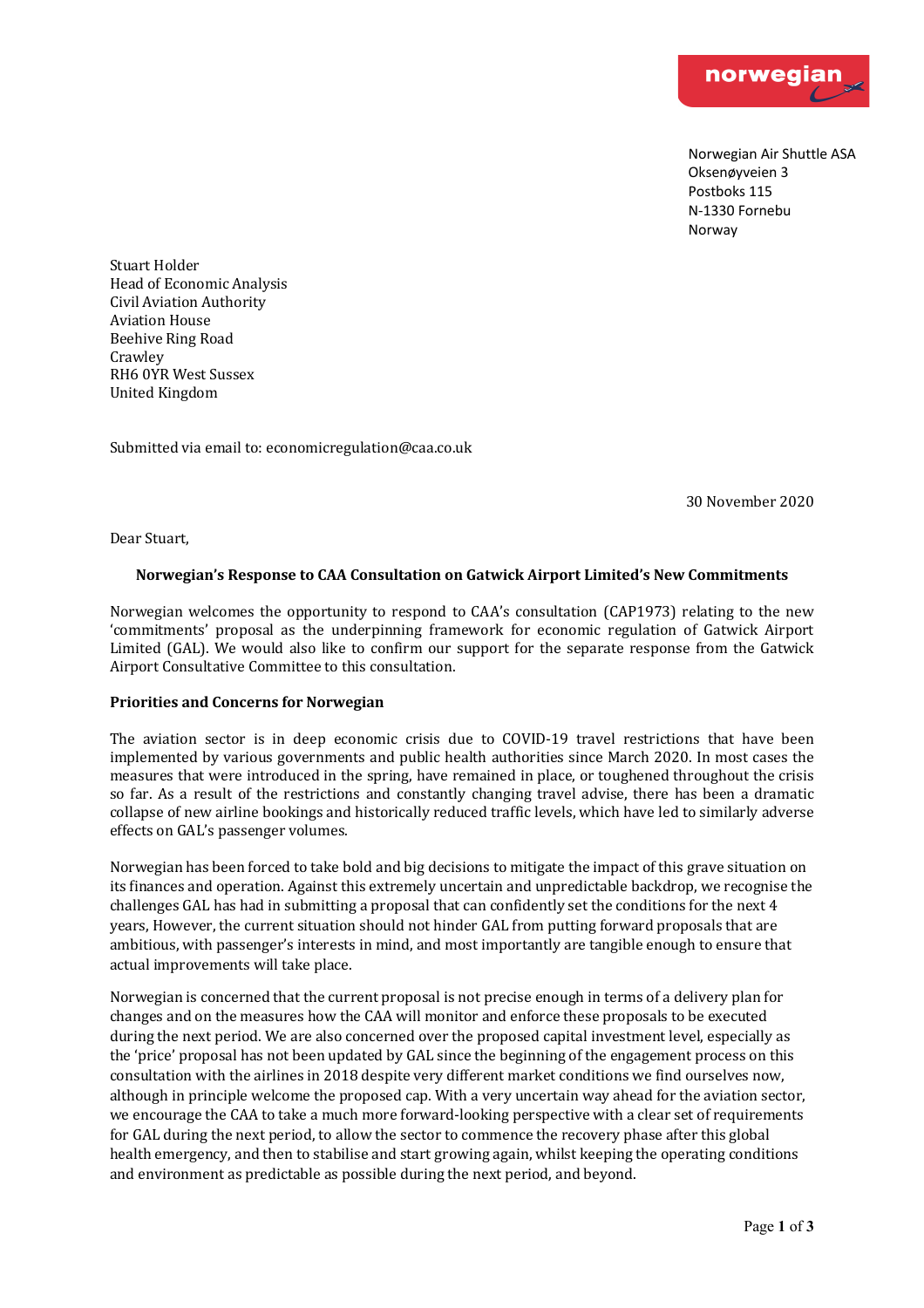

#### **Feedback on Service Quality and Rebates**

Norwegian is pleased that the CAA has been putting specific focus on GAL's current and proposed measures for service quality standards and targets. We are particularly encouraged that the CAA expects GAL to introduce tighter targets for the 'core' service standards, this is especially important to continue attracting passengers to Gatwick Airport during the next period.

In highly competitive market conditions, it's particularly important to have service quality measures that are meaningful, and truly drive towards improved standards. Therefore, the introduction of quarterly rather than annual average targets, and removing the 'core hours' measuring concept, are welcomed by Norwegian. We also recognise that service quality measures and targets would need to be periodically redefined, so that they remain relevant and effective, as an example we welcome the proposal for the CAA to monitor seating facilities in departure lounge. Norwegian will continue to play an active part in the dialogue between GAL and the airport users, and we encourage the CAA to closely monitor the progress as several key areas require further clarity, namely.

> **Security** – the current COVID-19 pandemic has exposed some fundamental weaknesses in the technology that GAL is using as the requirement to wear a face covering is preventing the ability to measure security search queue times. The priority for GAL needs to be the implementation of a suitable technical solution that works in different passenger recognition conditions, and in all areas of the passenger 'journey' e.g., in flight connections, followed by measurements that are based on passenger numbers, rather than time segments that poorly reflect the 'actual' experience for passenger's and staff.

> **Airfield Assets and Runway Availability** – we support the proposal that the 'core' hours concept for airfield assets needs to be replaced with a new measure that truly reflect GAL's performance in this critical area. It's worthwhile pointing out that when the overall performance is poor as a result of airfield, runway or any other infrastructure being unable to cope with the unrealistic demands set by GAL, it's the airlines that foot the bill both financially and reputationally, and when GAL's over declaration of capacity impacts operations, then it generally falls on the airlines to also remedy the situation.

> Our biggest concern relates to airfield congestion as GAL has chosen to declare an unsustainable level of capacity during the peak months, as an example, the recovery from a 30-minute runway outage is likely to lead to a full-day of recovery for the airlines due to aircraft and crew being out of rotation. In our view GAL needs to be more accountable on how congestion is managed and what actions, including recruitment for key roles, is taken to minimise the impact on passenger experience and overall operational performance. We encourage the CAA to look at specifically how the increase in 'taxi and hold' has increased since GAL's 'Drive for 55', including the impact on consumers and the environment.

> Finally, compensation should be based on the impact that is felt by airlines and not a capped amount, therefore there needs to be a mechanism that is tangible, and in a clearly measurable way, assess the financial penalties payable by GAL, much as the airlines have to.

### **Feedback on Capital Investment**

As already reflected in this response, the aviation sector has been dramatically impacted by the COVID-19 pandemic, and the period it takes to recover from these effects will likely to be lengthy and uncertain. In this context, the proposal to invest a minimum of  $£120m$  per annum until 2025 is welcomed by Norwegian, but we remain concerned how GAL will consult with the airlines on investment projects and priorities.

Additionally, we have existing, and new concerns, over the actual level of investment required by GAL, as during the timeframe that falls within the next commitments period, we are likely to see a big increase in